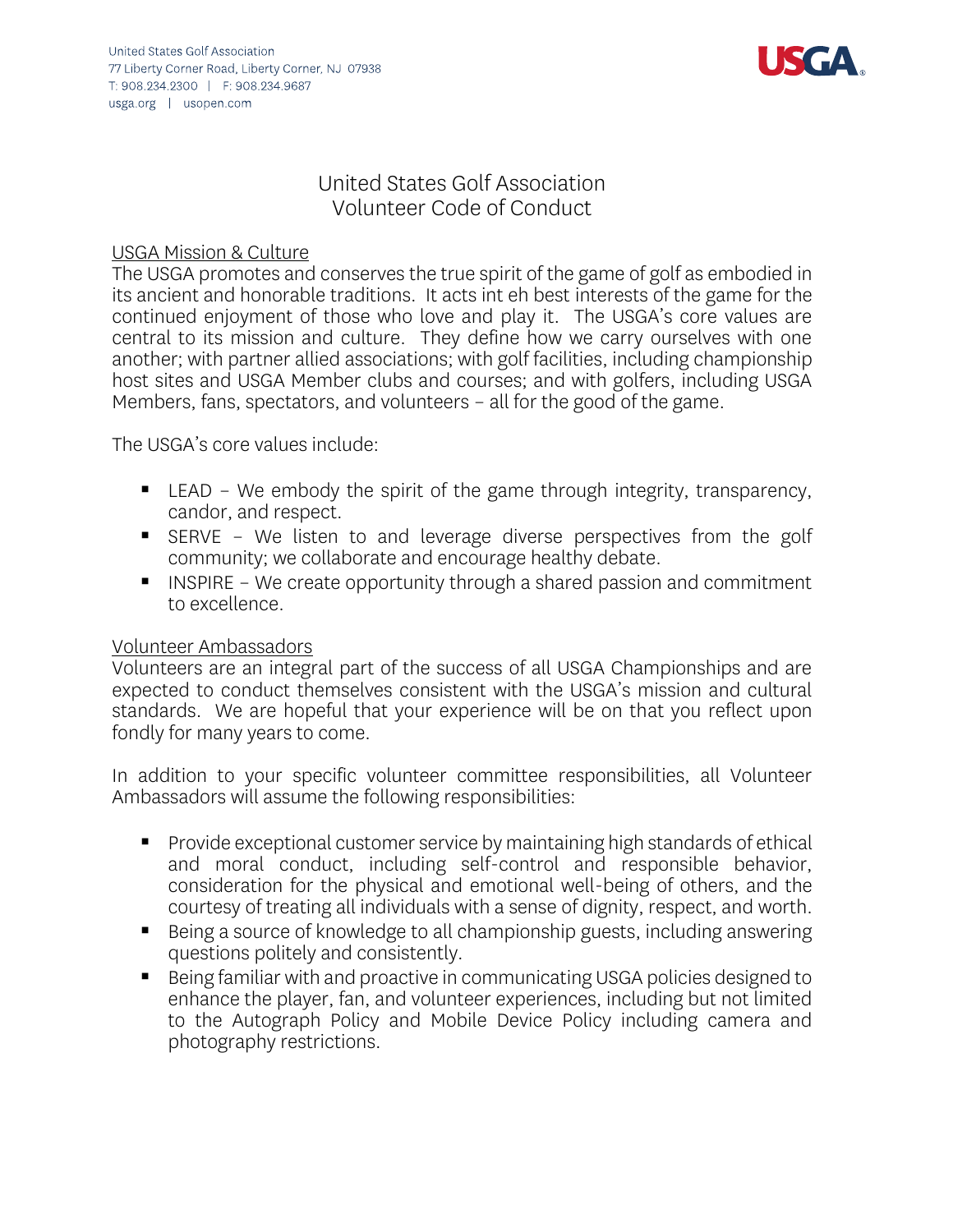

- Being aware of your surroundings and reporting any suspicious or inappropriate behavior to your supervisor and/or law enforcement personnel (i.e. "If You See Something, Say Something")
- Following the Safety & Etiquette guidelines provided in the Championship's Fan Guide.

While it is the USGA's goal to provide volunteers with an exemplary championship experience, we do require volunteers to refrain from the following:

- Engage in inappropriate behavior or harassing, verbally or physically, any players, volunteers, officials, fans or championship guests.
- Distracting a player or causing any disruption of play.
- Asking for autographs and/or photographs while on-duty.
- Except in case of an emergency, utilizing cell phones or other mobile devices to the detriment of player and/or the fan experience.
- Consuming or using any alcohol, tobacco products, and/or illegal substances prior to or while on-duty.
- Lending or selling his/her credential to family, friends, and/or a third-party.

## USGA Non-Harassment Policy for Volunteers

The USGA does not tolerate any form of workplace harassment, including but not limited to, sexual harassment. Harassment is defined as conduct relating to an individual's protected characteristics (e.g., sex, race, color, religion, age, disability, national origin, genetic information, sexual orientation, gender identity or expression, citizenship, pregnancy, veteran status, marital status or any other protected characteristics), which is sever or pervasive enough to make a reasonable person possessing the characteristic believe that the conditions of volunteering are altered an the working environment is hostile or abusive, or unreasonably interferes with the individual's work performance.

Any volunteer who believes that he or she has been harassed by a supervisor, other volunteers or anyone associated with the USGA or any of its vendors, or who believes that another volunteer is being subjected so such harassment, should report the situation immediately to his/her supervisor, any of the volunteer chairs or any member of the USGA People or Legal team. You may also report directly to USGA's Speak Up resource by phone or online. Speak Up is a 24-hour, free ethics hotline available to all USGA associates as well as its partners, suppliers and customers to ask questions or raise concerns about compliance or ethics. Speak Up calls are answered by an independent third party with expertise in handling hotline calls. You may call the Speak Up hotline number at (855) 874-2744 or access their website by going to [www.usga.ethicspoint.com.](http://www.usga.ethicspoint.com/) The information will be kept confidential, except as needed to conduct a full, fair investigation. You may remain anonymous, and your identity, phone number or IP address will not be recorded or included in any report that is provided to the USGA.